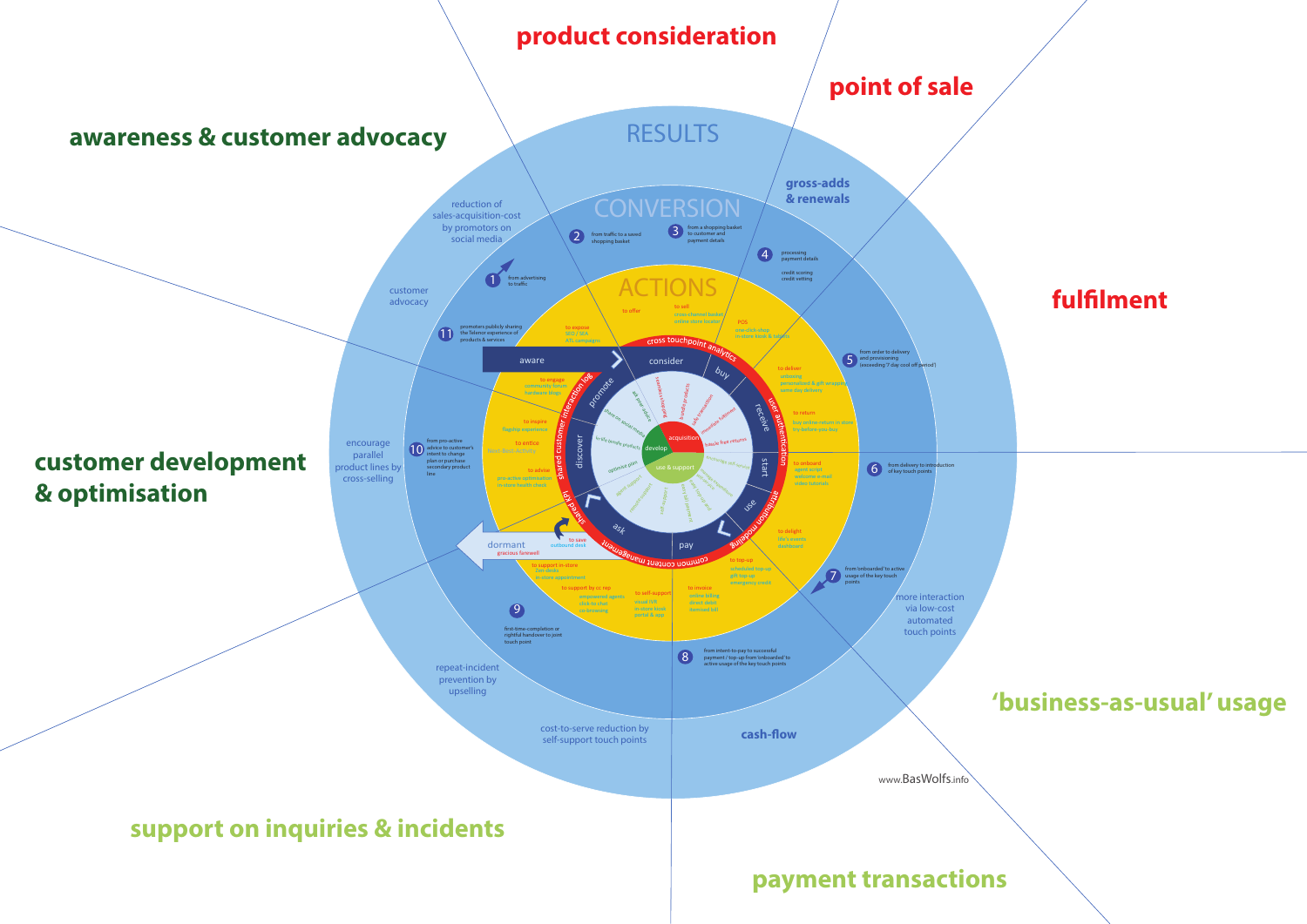We focus on a specific section of the life cycle to document the customer journey. The Journey is efned as a specifc customer objective from initiation to satisfaction.

We measure the current NPS feedback from our users and customers and plot it againt the level we aspire in the strategic period.

We document the required capabilities to facilatate the UX. A capability is nominated, yet not detailed to the extend that is required to develop the ultimate solution. This will be done in-market on the basis of the local legacy IT and local processes.

| phase                          |                                                                                                                                         |                                                                                                                       | consider<br>receive<br>buy<br>start                                                                                                                                               |                                                                                                                                                      |                                                                                                                                               |  |  |  |  |
|--------------------------------|-----------------------------------------------------------------------------------------------------------------------------------------|-----------------------------------------------------------------------------------------------------------------------|-----------------------------------------------------------------------------------------------------------------------------------------------------------------------------------|------------------------------------------------------------------------------------------------------------------------------------------------------|-----------------------------------------------------------------------------------------------------------------------------------------------|--|--|--|--|
| authentication                 |                                                                                                                                         | recognised<br>$\mathbf{\mathbf{\Pi}}$                                                                                 | recognised                                                                                                                                                                        | known                                                                                                                                                | known                                                                                                                                         |  |  |  |  |
| <b>NPS</b>                     | <b>NPS 50</b><br>target<br>actual<br>NPS 0                                                                                              |                                                                                                                       |                                                                                                                                                                                   |                                                                                                                                                      | wow l                                                                                                                                         |  |  |  |  |
| customer<br>behaviour          | $\blacksquare$<br>feel<br><b>REACTION</b><br>think<br>do                                                                                | informed and<br>confident<br>reasonable price<br>I have to fulfil my needs                                            | assured<br>I can find the right product at a<br>buying is safe. I get what i'll pay<br>for<br>decide to buy the product<br>I easily grasp the different options<br>and/or service | exited<br>the product is presented well<br>I pick up the product in the<br>nearest store or have it delivered<br>to my house                         | comfortable and<br>energized<br>the introduction to<br>& services are easy<br>am enthousiastic<br>onboarding that Te<br>and I find it very us |  |  |  |  |
| objectives<br>goals<br>results | ask peer advice<br>customer<br><b>Telenor</b>                                                                                           | seamless shopping<br>bundle products                                                                                  | safe transaction<br>gross-adds<br>& renewals                                                                                                                                      | immediate fufillment<br>hassle-free returns                                                                                                          | encourage self-<br>service<br>manage expendit<br>more interaction \<br>automated<br>touch points                                              |  |  |  |  |
| channel<br>roles               | <u>क्कृ</u><br>own retail<br>third party<br>$\overline{\phantom{a}}$<br>own portals<br>apps<br>0<br>social media<br>inbound<br>outbound | 20%<br>70%                                                                                                            | 70%<br>20%                                                                                                                                                                        | 60%<br>30%                                                                                                                                           | 50%<br>90%                                                                                                                                    |  |  |  |  |
| actions<br>capabilities        |                                                                                                                                         | to offer<br>to expose<br>- ATL campaigns<br>$-SEA/SEO$<br>to sell<br>- online store locator<br>- cross-channel basket | POS<br>- one-click-shop<br>- in-store kiosk & tablets                                                                                                                             | to deliver<br>- unboxing<br>personalized & gift wrapping<br>- same day delivery<br>to return<br>- buy online-return in store<br>- try-before-you-buy | to delight                                                                                                                                    |  |  |  |  |
| functional<br>core             | business<br>processes<br>customer                                                                                                       | process?                                                                                                              | - order-to-payment (eTOM)<br>- name<br>- address<br>- credit card number (CSV)                                                                                                    | order-to-fulfilment                                                                                                                                  | new: onboarding                                                                                                                               |  |  |  |  |
|                                | frontend<br>agent<br>frontend                                                                                                           |                                                                                                                       | - basket content<br>- delivery time<br>- name<br>- address<br>- credit card number (CSV) or cash<br>registry<br>- basket content<br>- delivery time                               |                                                                                                                                                      |                                                                                                                                               |  |  |  |  |
|                                | backend                                                                                                                                 |                                                                                                                       | - customer check + result<br>$-$ credit check + result<br>- create or edit record<br>- initiatiate fulfilment process                                                             |                                                                                                                                                      |                                                                                                                                               |  |  |  |  |



We need to get an early insight in the incurred compleity for our back-end systems. Using the impacted processes as a starting point we document the functional requirement to our core IT systems by defning the information captured from the user (agent, customer) and passed on to the back-end via the screen interfaces. Subsequently we defne the requirement for the information that is passed back to the user in order to continue the process.

From the strtategic direction, we take the current and target channel roles. This will expose the target channel shifts we aim to achieve with the UX design.

We defne the ulimate goals for a sucesful user experience for both the customer and the Brand, which do not always coincide.

We document the customer experience from the customer's perspectiand from 3 discrete angles: - What the customer feels (entry and exit emotion) - What the customer thinks (information) - What the customer does (intended action)

- 
- 
- 

A capability is defned in three elements:

- 1. Functionality (technology)
- 2. Process (governance)

3. People (skills)